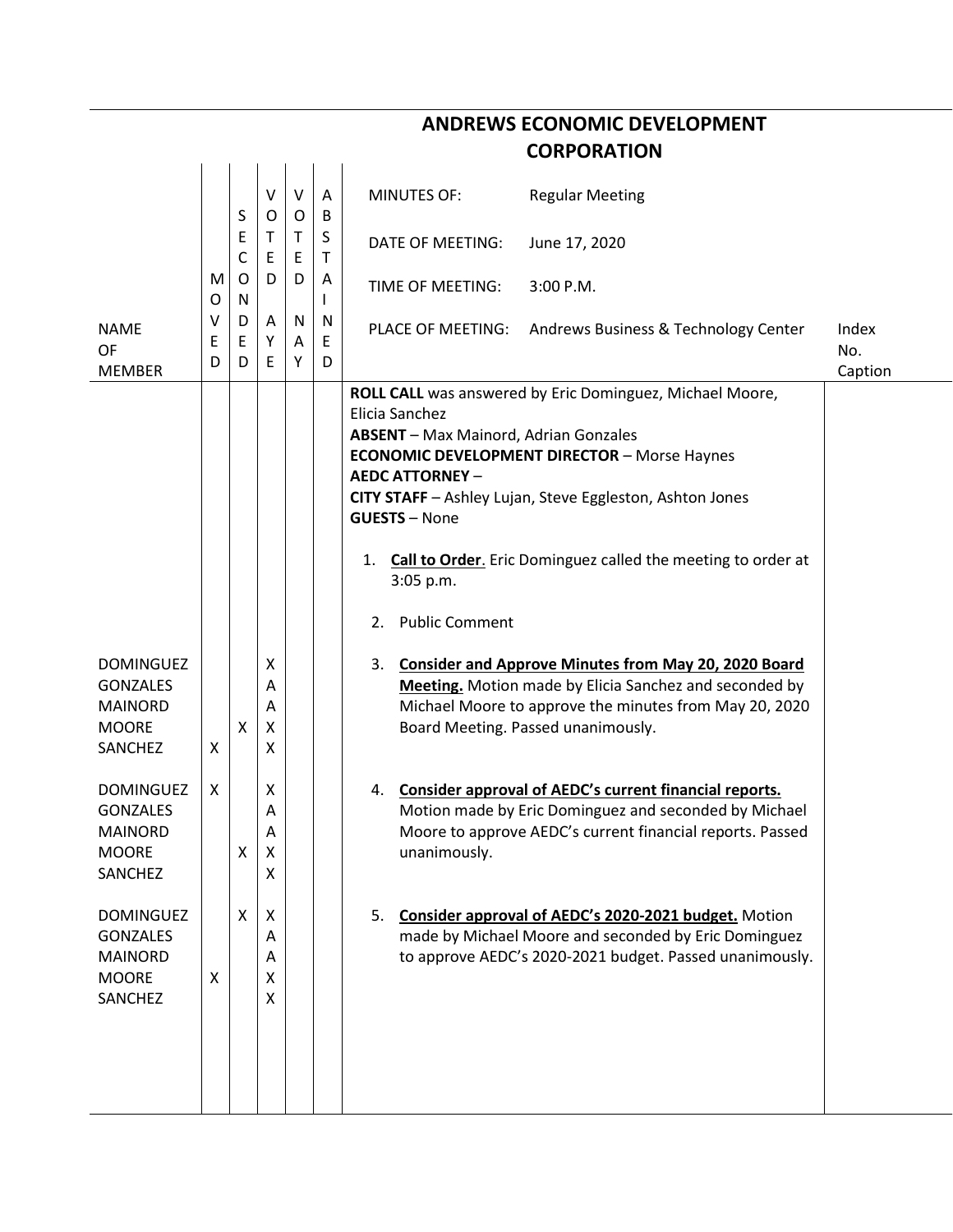|                                                                                  |                  |                  |                       |              |             | <b>ANDREWS ECONOMIC DEVELOPMENT</b>                                                                                                                                                                                                                                                                                                                                                                                                                                                                                                                                                                                                                                                                                                                                             |                         |
|----------------------------------------------------------------------------------|------------------|------------------|-----------------------|--------------|-------------|---------------------------------------------------------------------------------------------------------------------------------------------------------------------------------------------------------------------------------------------------------------------------------------------------------------------------------------------------------------------------------------------------------------------------------------------------------------------------------------------------------------------------------------------------------------------------------------------------------------------------------------------------------------------------------------------------------------------------------------------------------------------------------|-------------------------|
|                                                                                  |                  |                  |                       |              |             | <b>CORPORATION</b>                                                                                                                                                                                                                                                                                                                                                                                                                                                                                                                                                                                                                                                                                                                                                              |                         |
|                                                                                  |                  |                  |                       |              |             |                                                                                                                                                                                                                                                                                                                                                                                                                                                                                                                                                                                                                                                                                                                                                                                 |                         |
|                                                                                  |                  | S                | V<br>O                | $\sf V$<br>0 | A<br>B      | <b>MINUTES OF:</b><br><b>Regular Meeting</b>                                                                                                                                                                                                                                                                                                                                                                                                                                                                                                                                                                                                                                                                                                                                    |                         |
|                                                                                  |                  | E<br>C           | Τ<br>E                | T.<br>E      | S<br>т      | DATE OF MEETING:<br>June 17, 2020                                                                                                                                                                                                                                                                                                                                                                                                                                                                                                                                                                                                                                                                                                                                               |                         |
|                                                                                  | M                | O                | D                     | D            | A           | 3:00 P.M.<br>TIME OF MEETING:                                                                                                                                                                                                                                                                                                                                                                                                                                                                                                                                                                                                                                                                                                                                                   |                         |
| <b>NAME</b><br>OF<br><b>MEMBER</b>                                               | O<br>٧<br>E<br>D | N<br>D<br>E<br>D | A<br>Υ<br>E           | N<br>A<br>Y  | N<br>Е<br>D | PLACE OF MEETING:<br>Andrews Business & Technology Center                                                                                                                                                                                                                                                                                                                                                                                                                                                                                                                                                                                                                                                                                                                       | Index<br>No.<br>Caption |
|                                                                                  |                  |                  |                       |              |             | 6.<br><b>EXECUTIVE SESSION:</b>                                                                                                                                                                                                                                                                                                                                                                                                                                                                                                                                                                                                                                                                                                                                                 |                         |
|                                                                                  |                  |                  |                       |              |             | TX Gov't Code Sec. 551.087 - Economic Development<br><b>Negotiations</b><br>Project Atom<br>Project Abrams                                                                                                                                                                                                                                                                                                                                                                                                                                                                                                                                                                                                                                                                      |                         |
|                                                                                  |                  |                  |                       |              |             | Board entered into Executive Session at 3:42 p.m.<br>Board re-convened in Open Session at 4:20 p.m.                                                                                                                                                                                                                                                                                                                                                                                                                                                                                                                                                                                                                                                                             |                         |
|                                                                                  |                  |                  |                       |              |             | <b>Consider and act upon items listed under Executive</b><br>7.<br>Session as necessary.                                                                                                                                                                                                                                                                                                                                                                                                                                                                                                                                                                                                                                                                                        |                         |
| <b>DOMINGUEZ</b><br><b>GONZALES</b><br><b>MAINORD</b><br><b>MOORE</b><br>SANCHEZ | X                | X                | X<br>Α<br>Α<br>x<br>X |              |             | Project Atom: Motion made by Elicia Sanchez and seconded by<br>Eric Dominguez to approve Project Atom which would include<br>giving Dufrane Construction 9.32 acres of land in BPW. Dufrane<br>Construction will be required to caliche the entire acreage as<br>well as install a fence along the perimeter of the property. They<br>will also be required to complete the fencing along the<br>perimeter of their existing lot and install privacy slats along<br>Loop 1910 and State Highway 176. In lieu of payments not<br>applied for in the previous 3 years, AEDC will provide Dufrane<br>with a \$30,000 incentive upon execution of contract and an<br>additional \$30,000 upon completion of caliche, fencing and<br>8,000 square foot building. Passed unanimously. |                         |
| <b>DOMINGUEZ</b><br><b>GONZALES</b><br><b>MAINORD</b><br><b>MOORE</b><br>SANCHEZ | X                | X                | X<br>A<br>Α<br>X<br>X |              |             | <b>Project Abrams: Motion made by Michael Moore and seconded</b><br>by Elicia Sanchez to approve a \$400,000 job creation incentive<br>for Fox Tank Company that will be spread out over 4 years.<br>Payments are to be made at the end of each quarter based on<br>jobs created. \$25,000 payments will be made at the end of<br>each quarter based on the following requirements:<br>$1st$ quarter – minimum of 10 jobs created<br>2 <sup>nd</sup> quarter - minimum of 20 jobs created<br>3rd quarter - minimum of 30 jobs created<br>$4th$ quarter and every quarter thereafter – minimum of 40 jobs<br>created and retained.<br>Passed unanimously.                                                                                                                        |                         |